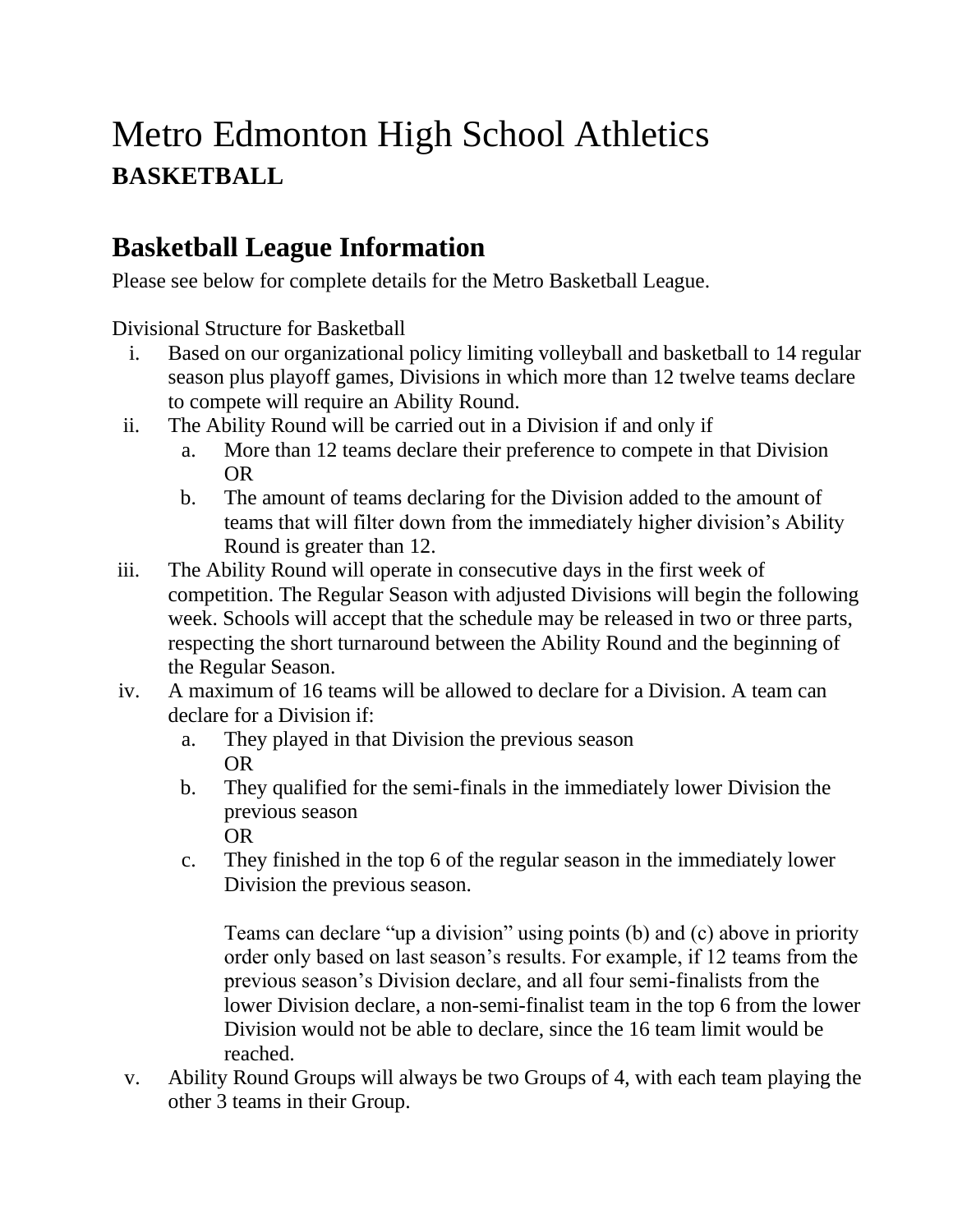- vi. Ability Round Groups will be formed using the previous season's results to rank teams. These groups will be presented by the Metro Office to the schools at the preseason meeting.
- vii. Top teams from the previous season will be exempt from the Ability Round. Exempt teams will be selected using the previous season's playoff results where possible, and using the regular season results where teams advanced to the same point in the playoffs. Teams will be exempt, and advance to the desired Division, as follows:

13 teams declare – 5 exempt, top 3 advance from the two groups of 4, and the bottom teams play each other for the 12th spot.

14 teams declare – 6 exempt, top 3 advance from the two groups of 4.

15 teams declare – 7 exempt, top 2 advance from the two groups of 4, the 3rd place teams play each other for the 12th spot

16 teams declare – 8 exempt, top 2 advance from the two groups of 4

The guiding philosophy for this breakdown is based on point (v) above.

viii. For Divisions 2, 3, and 4:

The number of teams that will be filtered down from the immediately higher Division's Ability round are counted in the 16-team maximum. For example, if Division 1 has 14 teams declared, Division 2 can have a maximum of 14 teams declared since two teams will be filtered down by rule. The 2 filtered down teams will be counted among the exempt from the Division 2 Ability Round (as they would be even if they had not challenged up to Division 1).

# **Eligiblity**

- ASAA Registration on the SRS must be completed for all JUNIOR and SENIOR teams by December 15.
- Junior players must be in grade 10 or 11.
- Senior players can be in any grade.
	- o A Junior player is allowed to play one Metro scheduled game at the Senior level. Once the Junior player participates in a second Metro game at the Senior level, they must remain at the Senior level for the remainder of that season.
- Students must be under 19 as of September 1 of the school year, have a maximum of three years of athletic eligibility beginning at the start of grade 10, and must carry a minimum of 800 instructional minutes per week.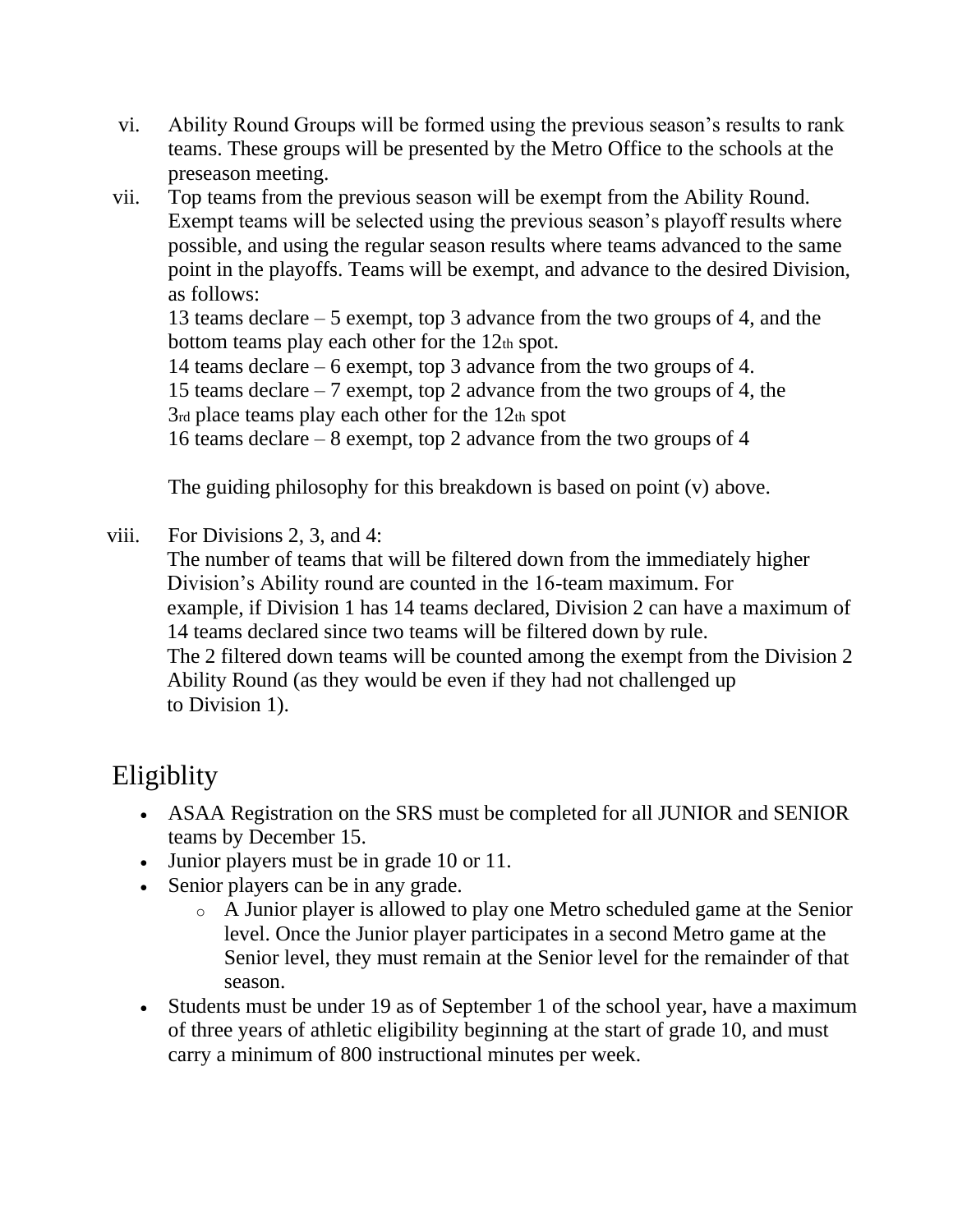- Students on Senior teams may not play on a non-school team in basketball once regular season play has begun; students on Junior teams are still able to participate on non-school teams.
- Games won by teams using ineligible players will result in the loss of those games.

#### No Change Zone

• By Metro Athletics rule, all gymnasiums and rented external game facilities are "NO CHANGE ZONES." Students of any gender must report to dressing rooms to change their attire if needed.

## Winning Team

- Must report scores by using the Admin Login at the top right corner on metroathletics.ca. Scores are expected reported the evening of the game, with a deadline of 12:00 PM the following day. Scores during playoffs must be reported immediately at the conclusion of the game.
	- o Your Athletic Director has the school login and password.

## Home Team Responsibilities

- At least 3 minor officials
	- o Gamesheet official scorekeeper, time and score clock operator, 24 second shot clock operator
- Gamesheet
- Game ball Spalding Top Flite 1000 or TF1000 ZK Pro
- Benches or chairs to accommodate both teams
- A room for visiting team to meet
- Access to gym for full 15 minute official warmup, Gym should be set up and ready no less than 20 minutes prior to tip off
- A locked room for officials to change and store their personal items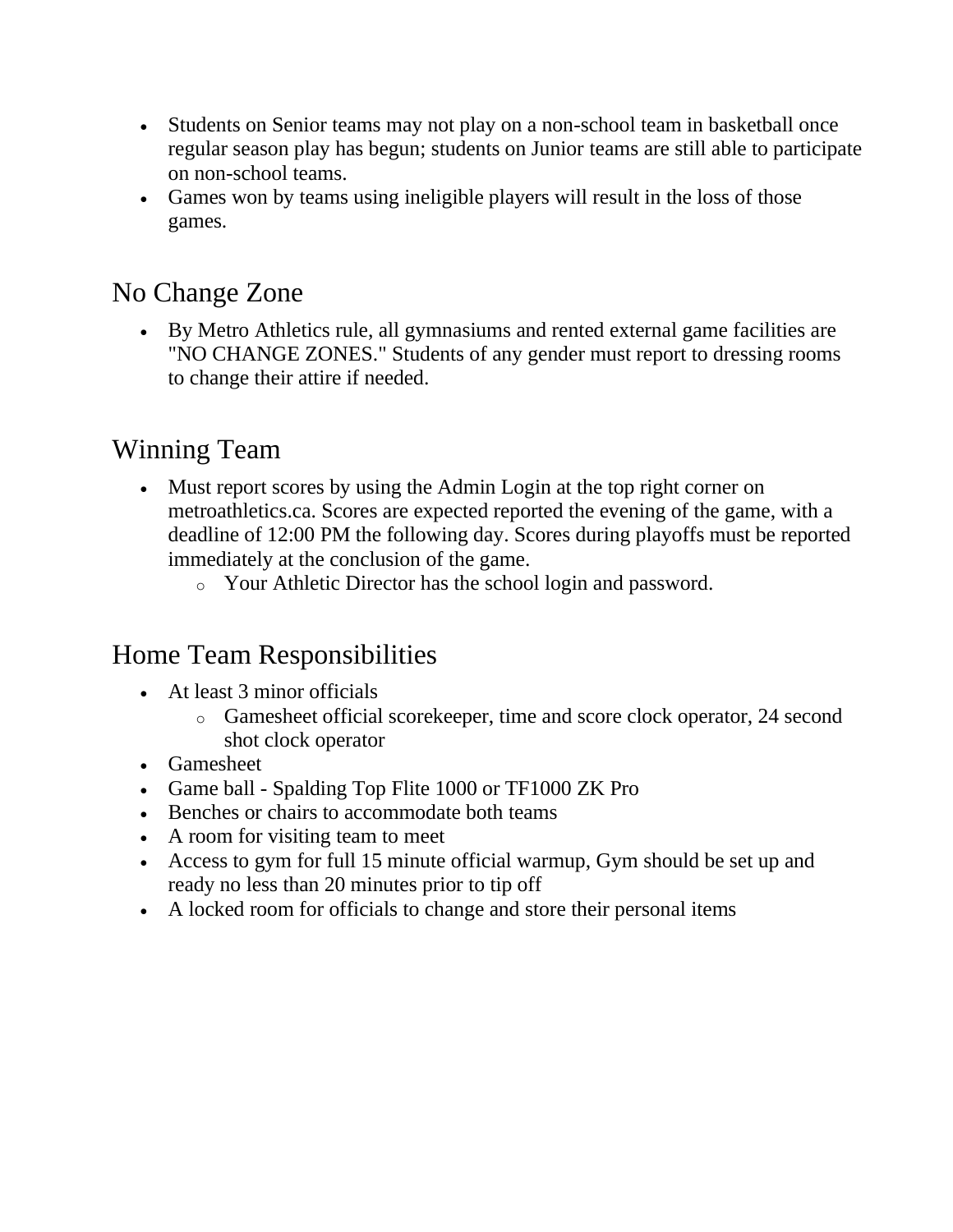# Visiting Team

Guaranteed minimum 15 minute warmup.

• Must not enter the gym until invited in, or they may enter 20 mins before game time if there is a practice running before the game

Will be provided a room to meet.

- If a visiting team is arriving late, they should phone the home team (most AD's and coaches have provided cell phone numbers).
- Visiting team has the right, should they so choose, to place a person at the scoretable to oversee their team's interest.

# Supervision

• Staff sponsors must be provided for any "out-of-school" coaches and sponsors must be in attendance at all games. Staff sponsors must be employees of the respective school or school district. The staff sponsor must be present during the entire game and present themselves to the opposing team if needed. If there is no staff sponsor present, the game will be considered a default.

# Play Dates and Times

- Game times are typically 5:00 PM for a first game and 6:30 PM for a second game.
- Typical play dates are Seniors on Monday/Wednesday and Juniors on Tuesday/Thursday. In doubleheaders, typically girls will have the 5:00 PM start time on Monday/Tuesday and boys will have the 5:00 PM start time on Wednesday/Thursday.
- If there is only one scheduled game, that game will begin at 5:30 PM.
- Any of the above trends may be altered to accommodate scheduling needs. Refer to the schedules posted.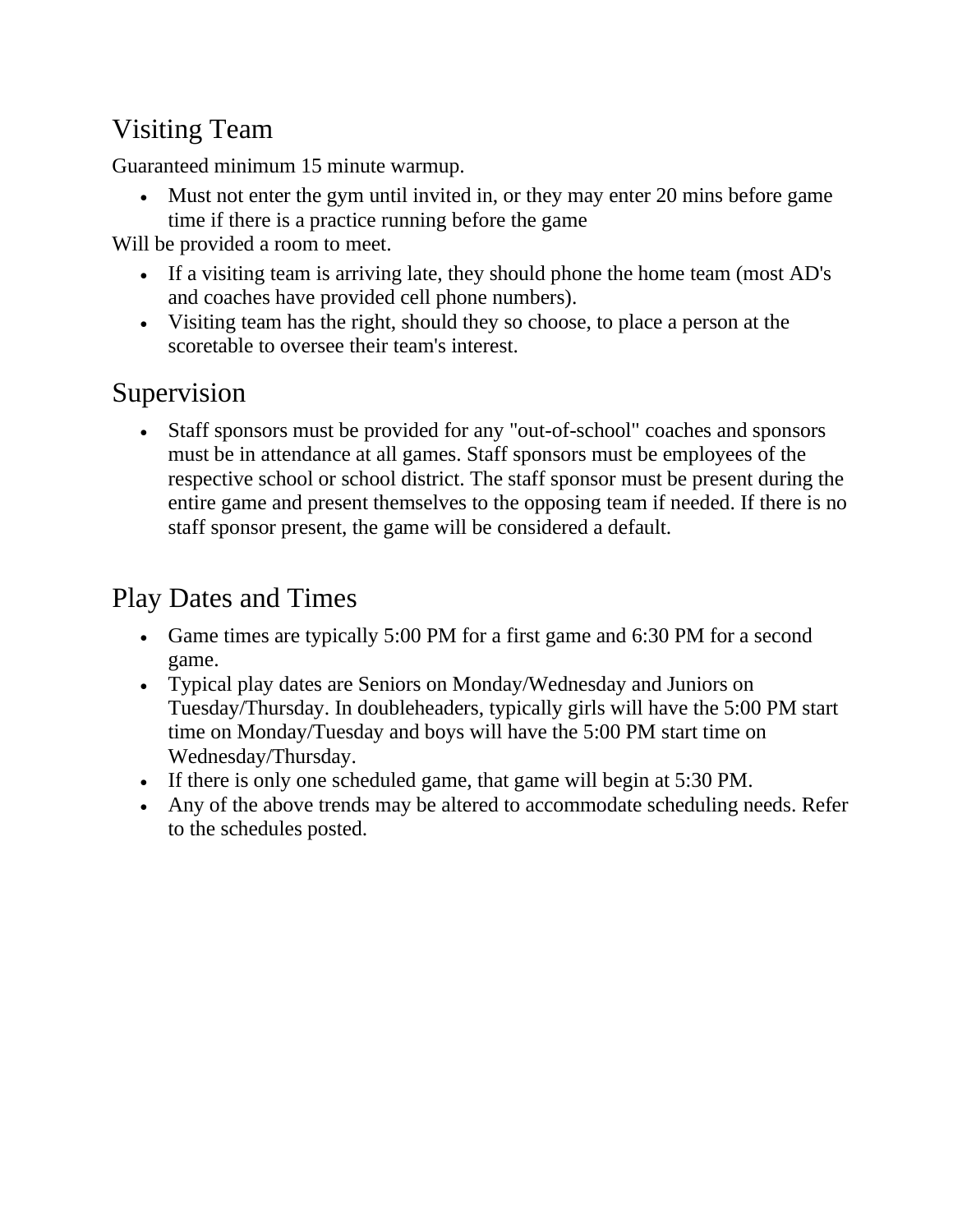# Game Rules

- The playing rules governing basketball shall be the FIBA rules with the following notes and modifications:
	- o Official FIBA rule change: recognized jersey numbers are 00, 0, and 1-99.
	- o As per FIBA rules, 5 minute overtime periods will be used to break ties
	- o 10 minute half time
	- o Official ASAA Game Ball: Spalding Top Flite 1000 or TF1000ZKPro
		- Size 7 for boys, size 6 for girls
- Games won by default/forfeit will be recorded as 30-0

## Uniform Rules

- In the event of clashing uniforms, the home team shall change (applies to exhibition and regular season games).
- For a detailed description of the accessory rules, click [here.](http://www.metroathletics.ca/files/uniforms_accessories_2016%5b3%5d.pdf)
- Full-length undergarments (tops or bottoms) are not permitted.
- Exceptions to the FIBA rules will be made at the discretion of the Metro Executive.

## Rescheduling Games

- If games must be rescheduled, the teams/schools must agree on a valid reschedule date and then report it to the Metro Office. The Metro Office will confirm that the change is acceptable and notify officials.
- Changes made within 24 hours of a game may result in the schools being charged for referee fees.

## Standings and Tiebreakers

- Ties will be broken as follows, starting at the top of this list and stopping as soon as the tie is able to be broken.
	- o Win/loss record **in games involving tied teams**
	- o Points for minus points against **in games involving tied teams (if all teams have played)**
	- o Points for minus points against **in games involving highest 3 ranked common opponents**
	- o Points for minus points against **in games involving highest 2 ranked common opponents**